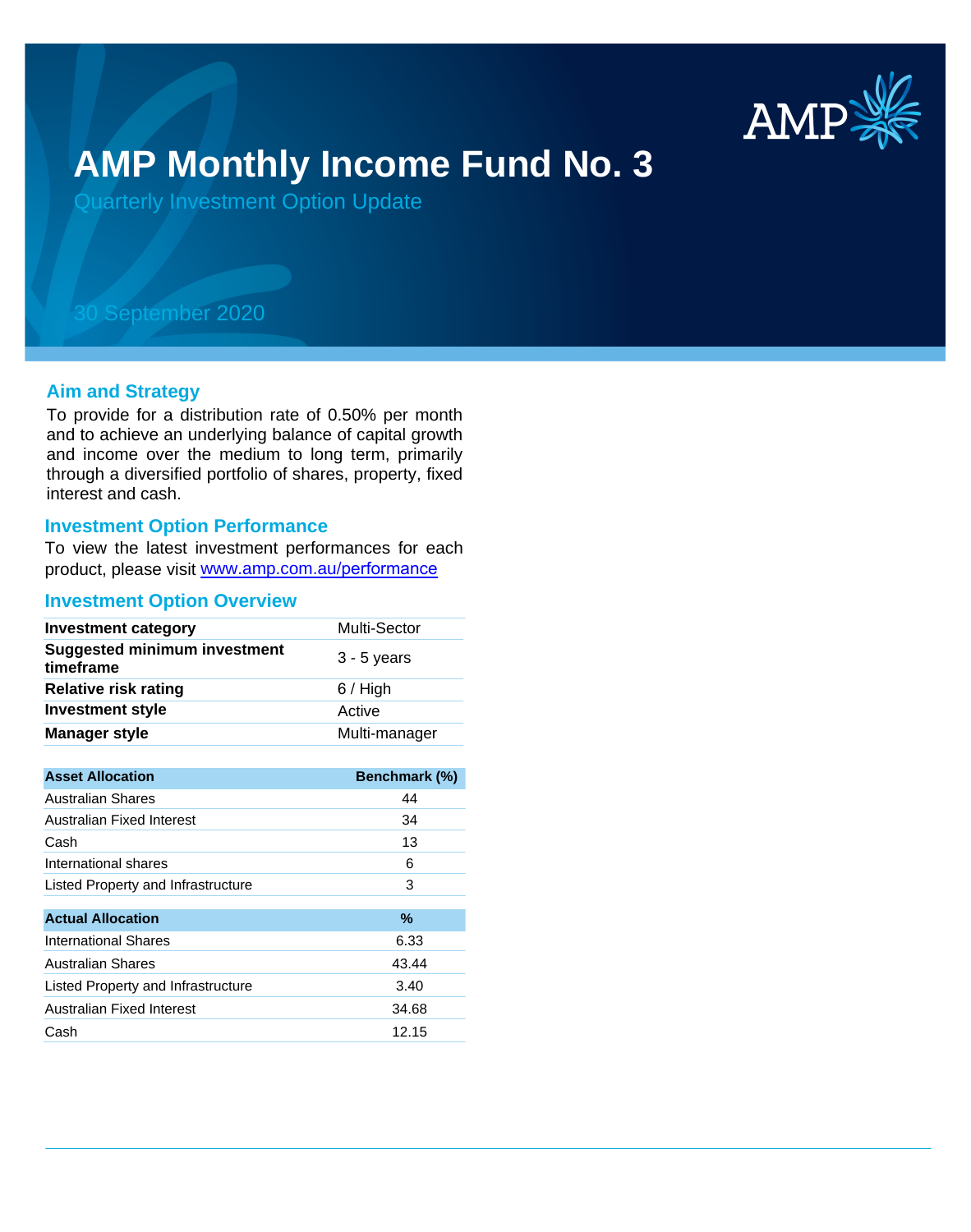### **Fund Performance**

The Monthly Income Fund No. 3 delivered a positive return over the September quarter, building on the strong return over the June quarter. Growth assets again proved to be the key drivers of overall return, as global share markets rallied throughout July and August, although they were volatile in September.

While many economies went into recession, July and August saw share markets buoyed by strong growth in the US technology sector and sustained monetary and fiscal policy stimulus. However, by September markets began to diverge as fears of a 'second wave' of COVID-19, and renewed lockdowns, dampened investor sentiment. Overall, the S&P/ASX 200 index ended the quarter down -0.4%, while the MSCI World ex Australia index closed up 6.9% (in local currency terms). The opposite occurred in listed property markets, where the Australian market gained, driven by a positive earnings season, while their global counterparts retreated in September, to end the quarter fairly flat. Government bonds were generally unchanged as yields were largely range bound, while credit markets rallied due to the 'risk-on' tone of the quarter.

Within the Fund, strong stock selection in both Australian fixed income and listed property boosted relative returns. Looking ahead, the final quarter of the year is poised to be eventful for markets. We expect continued volatility with several major events on the horizon, including: (i) the US election; (ii) uncertainty surrounding further monetary and fiscal stimulus; and (iii) news [hopefully positive] on a vaccine and / or improved therapeutics for COVID-19.

We remain acutely aware that valuations are being tested throughout North America in several sectors (such as technology and communications) and may revert should sentiment wane, which would add to share market volatility towards calendar year end. As such, we remain confident that an active approach, with a focus on diversification across asset classes to assist in risk mitigation, is advantageous going into this period. Sizeable allocations to Australian fixed income and cash should provide some protection and diversification returns should share markets remain volatile.

#### **Market Review**

Global equities rose during most of the quarter as the balance of data and economic expectations was initially viewed positively and on hopes that a COVID-19 vaccine might be available in a compressed timeframe. However, by quarter end, global equity markets suffered a pullback, led by the technology sector which later broadened to other sectors. Energy was also impacted as the oil price pulled back. For COVID-19, conditions and outlook remained uncertain. The global death count from the pandemic has now exceeded the one million mark.

Escalating tensions between the US and China have also elevated uncertainty. The US has rejected China's territorial claims to the South China Sea and has ended Hong Kong's special trade status with the US, requesting support in its stance from its allies. The US administration has also moved to put restrictions on some Chinese companies operating in the US, including TikTok and WeChat, although the US courts have moderated some of these decisions.

In the US, there is likely to be further downward pressure on the US dollar as quantitative easing measures continue to ramp up. An ongoing US dollar retracement would be consistent with improving global growth relative to that in the US and the US Federal Reserve's aggressive quantitative easing programme, which is significantly increasing the supply of US dollars.